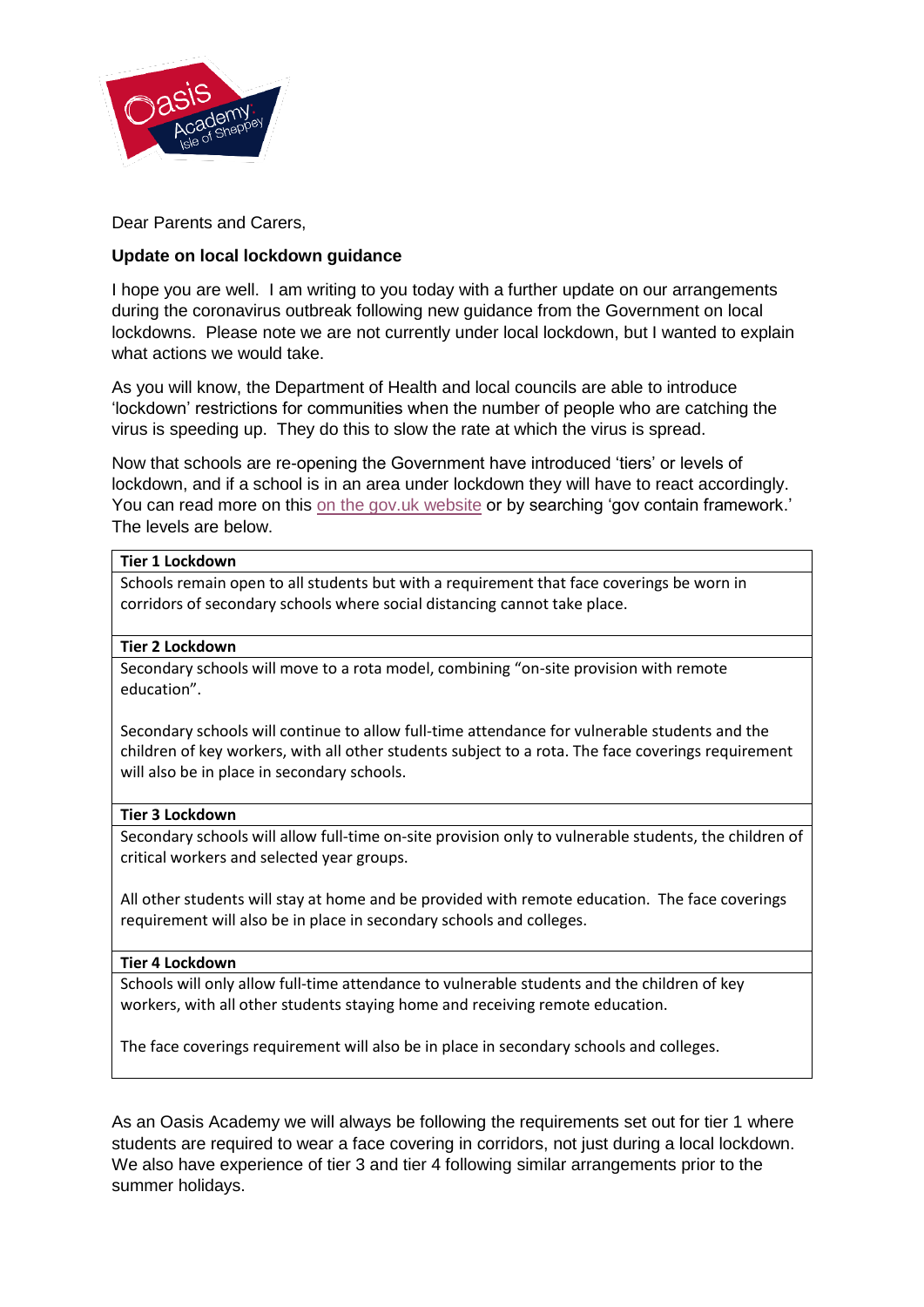# **Tier 2 guidance – Rota System**

In the case of us being asked to follow the requirements for tier 2, we are asked to operate a rota system that means students will be asked to alternate spending two weeks on-site followed by two weeks at home.

[The Government's guidance](https://www.gov.uk/government/publications/how-schools-can-plan-for-tier-2-local-restrictions/how-schools-can-plan-for-tier-2-local-restrictions) (which you can read by searching "How schools can plan for tier 2 local restrictions") explains that this should allow time for coronavirus symptoms to present and therefore help us to stop the virus from being passed on.

As you will read the Government advise:

- Schools should ideally operate a rota system that means pupils spend 2 weeks on-site followed by 2 weeks at home (so, 10 days on-site, with a weekend in between, followed by 16 days at home.
- Schools should plan to utilise time over the weekend effectively in order to prepare for a different rota group at the start of the week.
- Rota groups should consist of 'bubbles' that avoid mixing with one another, in line with the full opening guidance
- Different rota groups can use the same classrooms and facilities. Schools should ensure cleaning of frequently touched surfaces takes place in between use by different rota groups, in addition to enhanced cleaning arrangements already in place.
- Vulnerable children and young people and children of critical workers should be integrated into rota groups, even if they continue to remain on-site during weeks their rota group is scheduled to be at home

In the case of a change of tiers we will be in contact with you via MCAS, text and email with further details and plans specifically for year groups. Should we move to tier 2 and require a rota system, we will try to give as much notice as possible about arrangements for your child. It is extremely important that we have an email address for you. If we do not have this, please update us with this information as soon as possible via email to: [office@oasisisleofsheppey.org](mailto:office@oasisisleofsheppey.org) 

Below is a simplified guide on actions to take in different instances which I hope you will find useful.

We will of course keep you updated. Thank you for your continued support.

Yours sincerely

Principal **Principal**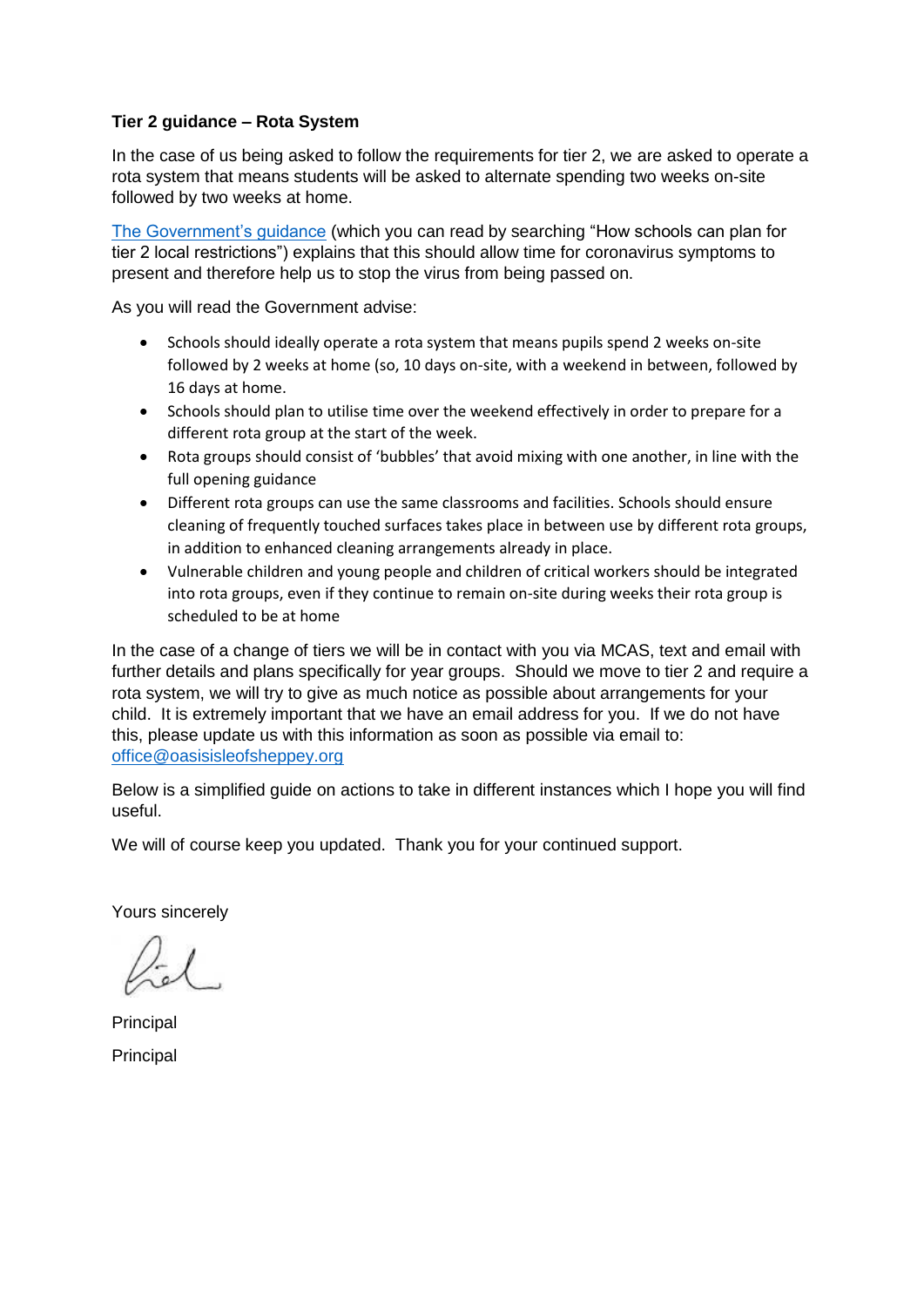# **COVID-19 (coronavirus) absence: A quick guide for parents / carers**

| What to do if                                                                                                                                    | <b>Action needed</b>                                                                                                                                                                                                                                                                                                                                                                                                                   | Back to school                                                                                                                                                                                                                                                                 |
|--------------------------------------------------------------------------------------------------------------------------------------------------|----------------------------------------------------------------------------------------------------------------------------------------------------------------------------------------------------------------------------------------------------------------------------------------------------------------------------------------------------------------------------------------------------------------------------------------|--------------------------------------------------------------------------------------------------------------------------------------------------------------------------------------------------------------------------------------------------------------------------------|
| my child has<br>COVID19<br>(coronavirus)<br>symptoms*                                                                                            | Child shouldn't attend school<br>$\bullet$<br>Child should get a test<br>$\bullet$<br>Whole household self-<br>$\bullet$<br>isolates while waiting for test<br>result<br>Inform school immediately<br>$\bullet$<br>about test results                                                                                                                                                                                                  | when child's test<br>comes back negative                                                                                                                                                                                                                                       |
| my child tests<br>positive for COVID-19<br>(coronavirus)                                                                                         | Child shouldn't attend school<br>$\bullet$<br>Child self-isolates for at least<br>10 days from when<br>symptoms* started (or from<br>day of test if no symptoms)<br>Inform school immediately<br>$\bullet$<br>about test results<br>Whole household self-<br>$\bullet$<br>isolates for 14 days from day<br>when symptoms* started (or<br>from day of test if no<br>symptoms) even if someone<br>tests negative during those<br>14 days | when child feels<br>better, and has been<br>without a fever for at<br>least 48 hours<br>They can return to<br>school after 10 days<br>even if they have a<br>cough or loss of smell /<br>taste. These symptoms<br>can last for several<br>weeks once the infection<br>is gone. |
| somebody in my<br>household has<br>COVID19<br>(coronavirus)<br>symptoms*                                                                         | Child shouldn't attend school<br>$\bullet$<br>Household member with<br>$\bullet$<br>symptoms should get a test<br>Whole household self-<br>$\bullet$<br>isolates while waiting for test<br>result<br>Inform school immediately<br>about test results                                                                                                                                                                                   | when household<br>member test is<br>negative, and child<br>does not have Covid-<br>19 symptoms*                                                                                                                                                                                |
| somebody in my<br>household has tested<br>positive for COVID-19<br>(coronavirus)                                                                 | Child shouldn't attend school<br>$\bullet$<br>Whole household self-<br>isolates for 14 days from day<br>when symptoms* started (or<br>from day of test if no<br>symptoms) even if someone<br>tests negative during those<br>14 day days                                                                                                                                                                                                | when child has<br>completed 14 days of<br>self-isolation, even if<br>they test negative<br>during the 14 days                                                                                                                                                                  |
| NHS Test and Trace<br>has identified my<br>child as a 'close<br>contact' of somebody<br>with symptoms* or<br>confirmed COVID-19<br>(coronavirus) | Child shouldn't attend school<br>$\bullet$<br>Child self-isolates for 14 days<br>(as advised by NHS Test and<br>$Trace$ ) – even if they test<br>negative during those 14<br>days                                                                                                                                                                                                                                                      | when the child has<br>completed 14 days of<br>self-isolation, even if<br>they test negative<br>during those 14 days                                                                                                                                                            |